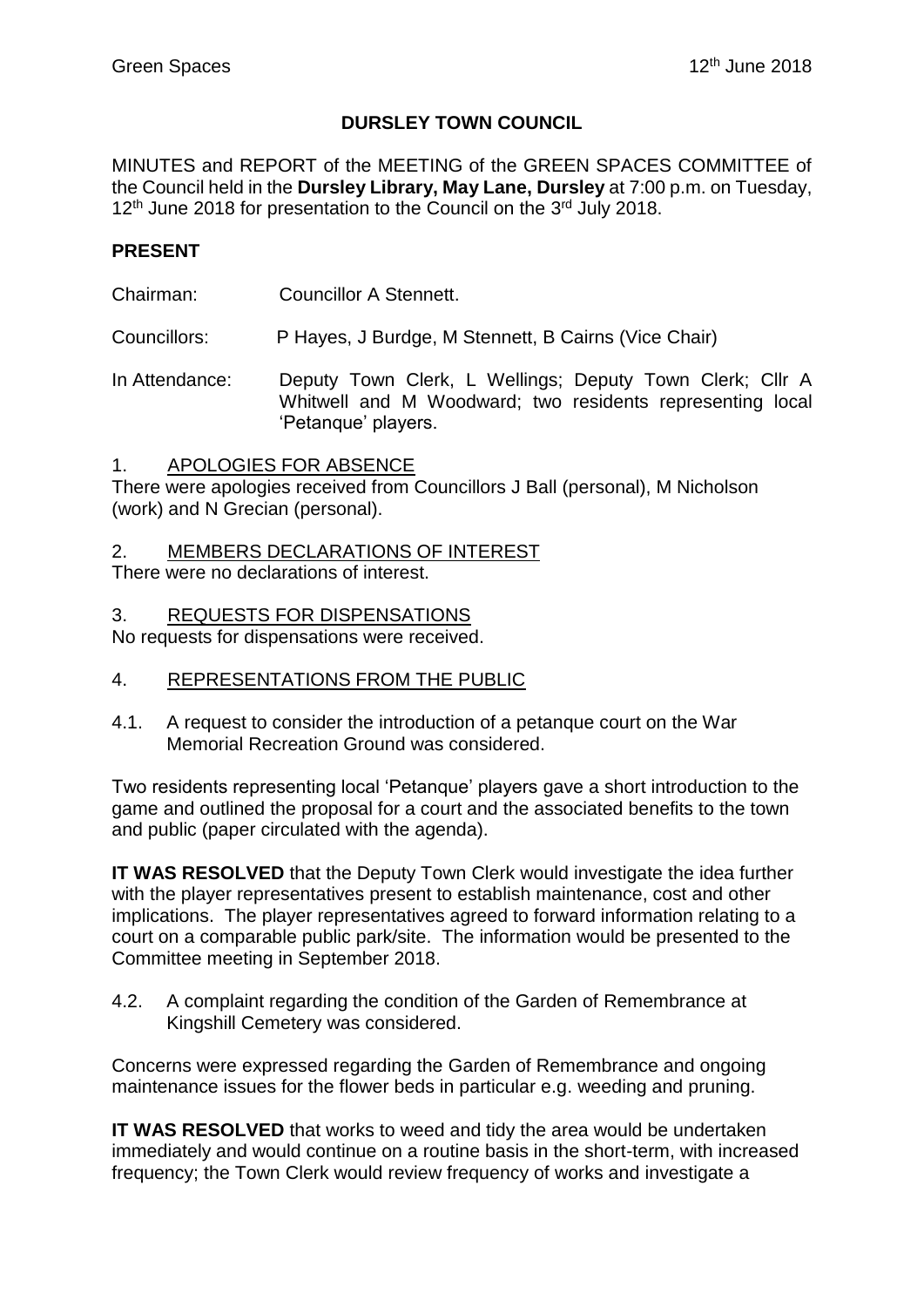suitable long-term solution with ground staff which would be presented to Council. Alongside this work, the planting arrangements for the Garden of Remembrance would be reviewed in the Cemetery Regulations to see if improvements could be made for ease of maintenance e.g. pruning, size of plants allowed; consideration would also be given to local publicity and notices in relation to any changes.

# 5. MINUTES

The Minutes of the Green Spaces Committee Meetings held on the 20th March 2018 and 8th May 2018, having been circulated among the members, were taken as read, confirmed and signed by the Chairman as a correct record.

# 6. CHAIRMAN'S VERBAL REPORT

The Chairman reported that Council's annual independent play inspections had been booked for 2018 and would be undertaken July time; some works were required to a piece of outside gym equipment, due to some movement in the ground and the tennis courts were proving to be popular with players of the sport over recent weeks.

# 7. TREE INSPECTION REPORT

Members received the Tree Inspection report for green spaces.

It was noted that the report was very clear and the maps very useful. This feedback would be shared with the contractor, WTC Wotton Tree Consultancy.

The works identified were considered. It was noted that some of it could be undertaken by ground staff e.g. sever ivy, remove tie; a contractor would need to carry out bigger works.

**IT WAS RESOLVED** that the Deputy Town Clerk would go over the report recommendations table with ground staff and programme works and obtain quotations where necessary; in relation to the tree removal works identified at Highfields Play Area, advice would be sought regarding bats.

# 8. SIGN FOR EDWIN BUDDING'S GRAVE, ST MARKS

A request to erect a sign highlighting Edwin Budding's grave in St Mark's Churchyard was considered.

It was noted that Edwin Budding invented the lawnmower, there could also be others of interest.

**IT WAS RESOLVED** that Councillor Burdge would first compile a list of notable people who are interred in St Mark's Churchyard; costs of suitable signage would then need to be investigated, as would the view of the Church.

## 11. UPDATE ON TURFING OF GRAVES AND MEMORIAL INSPECTIONS

The Deputy Town Clerk gave an update on the annual memorial inspection, which is currently ongoing and the recent successful turfing of graves, which included over 20 spaces.

It was recognised that the Council's Administration & Account Assistant had undertaken a significant amount of work in relation to dealing with planting and